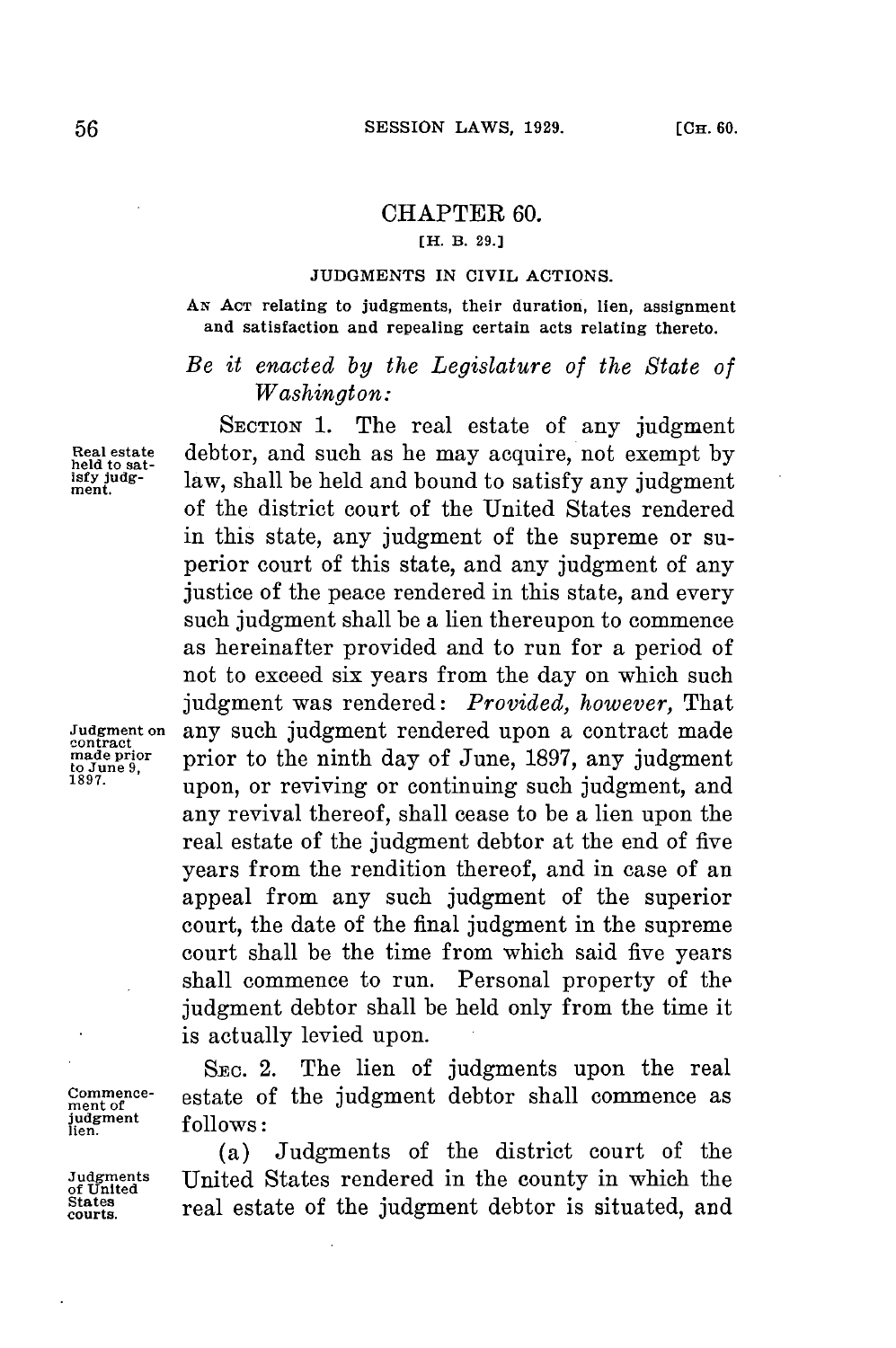judgments of the superior court for the county in *Superior* which the road optate of the indemnate deltar is judgments. which the real estate of the judgment debtor is situated, from the time of the entry thereof;

**(b)** Judgments of the district court of the **United** United States rendered in any county in this state *Court* other than that in which the real estate of the judg-<br>
the putch of the influence in counties other than that in which the real estate of the judg**in which** ment debtor to be affected is situated, judgments of **real estate** the supreme court of this state, and judgments of the superior court for any county other than that in which the real estate of the judgment debtor to be affected is situated, from the time of the filing of a duly certified abstract of such judgment with the county clerk of the county in which the real estate of the judgment debtor to be affected is situated, as provided in this act;

(c) Judgments of a justice of peace rendered Judgments in the county in which the real estate of the **judg- court.** ment debtor is situated, from the time of the filing of a duly certified transcript of the docket of the justice of the peace with the county clerk of the county in which such judgment was rendered, and upon such filing said judgment shall become to all intents and purposes a judgment of the superior court for said county; and

**(d)** Judgments of a justice of the peace ren- **In counties other than** dered in any other county in this state than that in **that in** that in which the real estate of the judgment debtor to be **stated**. affected is situated, a transcript of the docket of which has been filed with the county clerk of the county where such judgment was rendered, from the time of filing, with the county clerk of the county in which the real estate of the judgment debtor to be affected is situated, of a duly certified abstract of the record of said judgment in the office of the county clerk of the county in which the certified transcript of the docket of said judgment of said justice of the peace was originally filed.

**is not**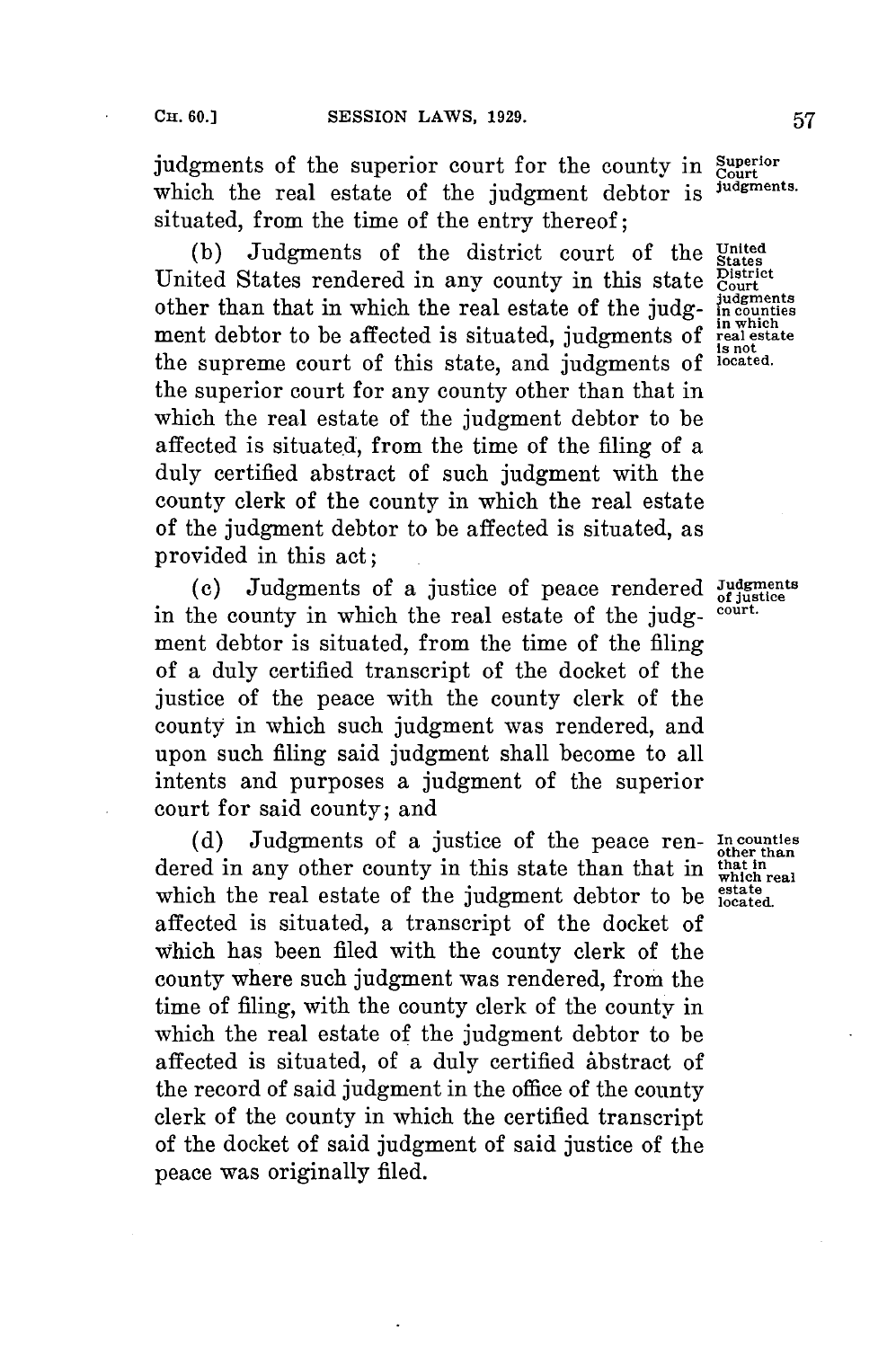**SEC. 3.** The abstract of a judgment provided  $A$ <sub>bstract of **for** in this act shall contain (1) the name of the</sub> party, or parties, in whose favor the judgment was rendered; (2) the name of the party, or parties, against whom the judgment was rendered; **(3)** the date of the rendition of the judgment; (4) the amount for which the judgment was rendered, and in the following manner, viz: Principal **\$........................;** interest **\$...... ;** costs **\$ ..... ;** total **\$..............**

**A** transcript of the docket of a justice of the **Transcript peace provided for by this act shall contain an exact of docket** of docket  $\alpha$  *cony* of the indemant from the instince's docket **justice** copy of the judgment from the justice's docket. **court.**

SEC. 4. It shall be the duty of the county clerk **County clerk** to enter in his execution docket any duly certified **to enter** transcript of a judgment of a justice of the peace and any duly certified abstract of any judgment of any court mentioned in this act, filed in his office, and to index the same in the same manner as **judg**ments originally rendered in the superior court for the county of which he is clerk.

SEc. **5.** It shall be the duty of the county clerk County clerk to keep a proper record index, both direct and in-<sup>to keep</sup> <sup>1</sup> to keep a proper record muex, both unset and inscripts of judgments in his office, and all renewals thereof, and such index shall refer to each party against whom the judgment is rendered or whose property is affected thereby, and shall, together with the records of judgments be open to public inspection during regular office hours. When any **judg**ment has been assigned, the assignment may be filed in the office of the county clerk in the county where the judgment is recorded and a certified copy thereof may be filed in any county where an abstract of such judgment has been filed and from the time of such filing shall be notice of such assignment.

When<br>judgment<br>paid satisfac**tion to be**

**judgment** SEc. 6. When any judgment **for** the payment of paid satisfac-<br>tion to be money only shall have been paid or satisfied, the

**justice**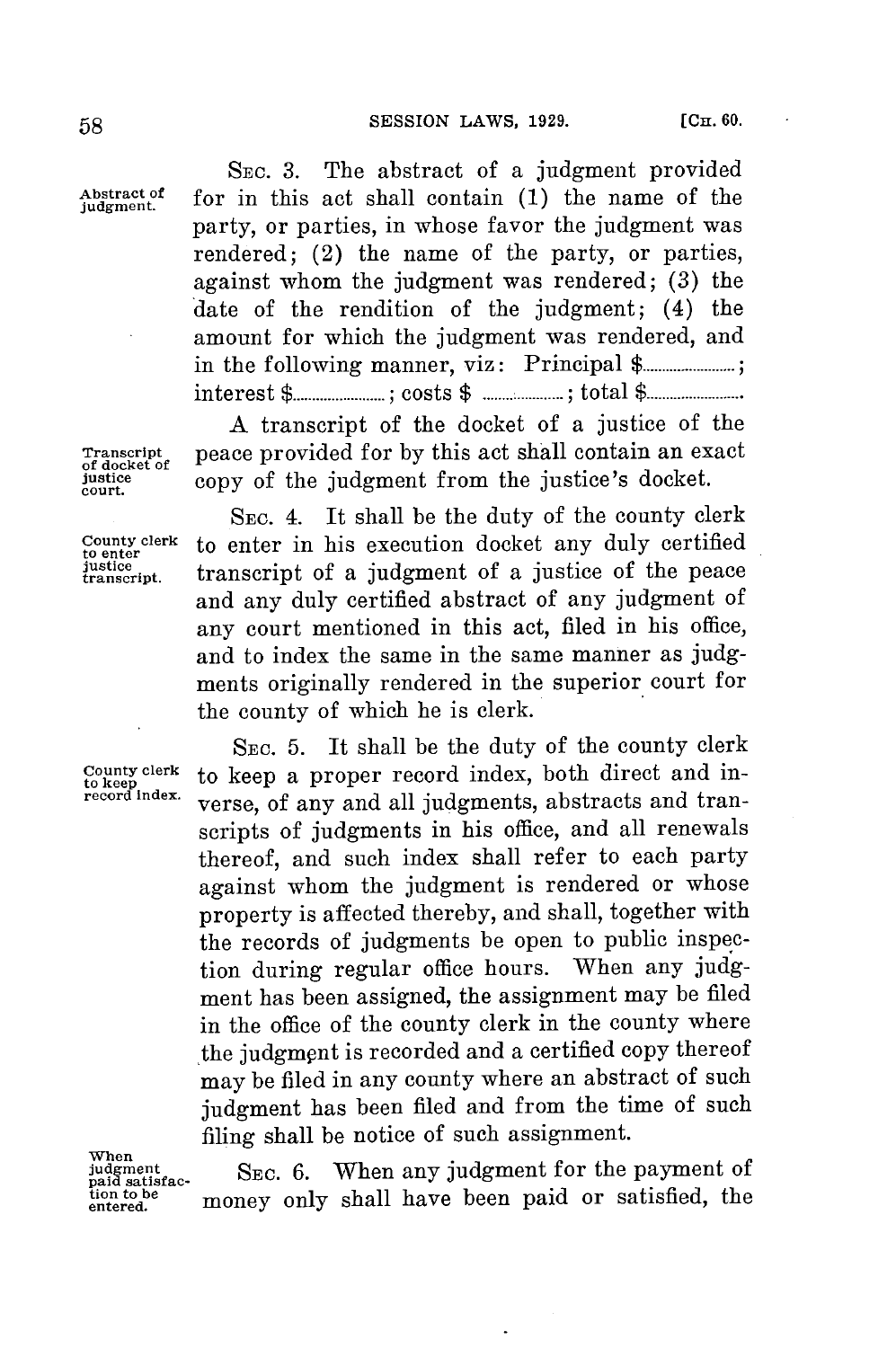clerk of the court in which such judgment was rendered shall note upon the record in the execution docket satisfaction thereof giving the date of such satisfaction upon either the payment to such clerk of the amount of such judgment, costs and interest and any accrued costs **by** reason of the issuance of any execution, or the filing with such clerk of a satisfaction entitled in such action and identifying the same executed **by** the judgment creditor or his attorney of record in such action or his assignee acknowledged as deeds are acknowledged. **A** certificate **by** such clerk of the entry of such satisfaction **by** him may be filed in the office of the clerk of any county in which an abstract of such judgment has been filed. When so satisfied **by** the clerk or the filing of such certificate the lien of such judgment shall be discharged.

**SEC. 7.** After the expiration of six years from **ceases to be lien after** the date of the entry of any judgment heretofore or **six years.** hereafter rendered in this state, it shall cease to be a lien or charge against the estate or person of the judgment debtor, and no suit, action or other proceeding shall ever be had on any judgment rendered in this state **by** which the lien or duration of such judgment, claim or demand, shall be extended or continued in force **for** any greater or longer period than six years from the date of the entry of the original judgment, except as in the next section of this act provided.

**SEC. 8.** If any judgment heretofore or hereafter **Revival of** rendered in this state upon a contract made prior to **contracts** the ninth day of June, 1897, or any judgment upon,  $_{1897}^{to Junie 9}$ , or reviving or continuing such judgment, or any revival thereof, shall remain unsatisfied, in whole or in part, at the end of five years from the date of its rendition, the judgment creditor may sue thereon, or the lien thereof may be revived and continued, as in this section provided:

**judgment on**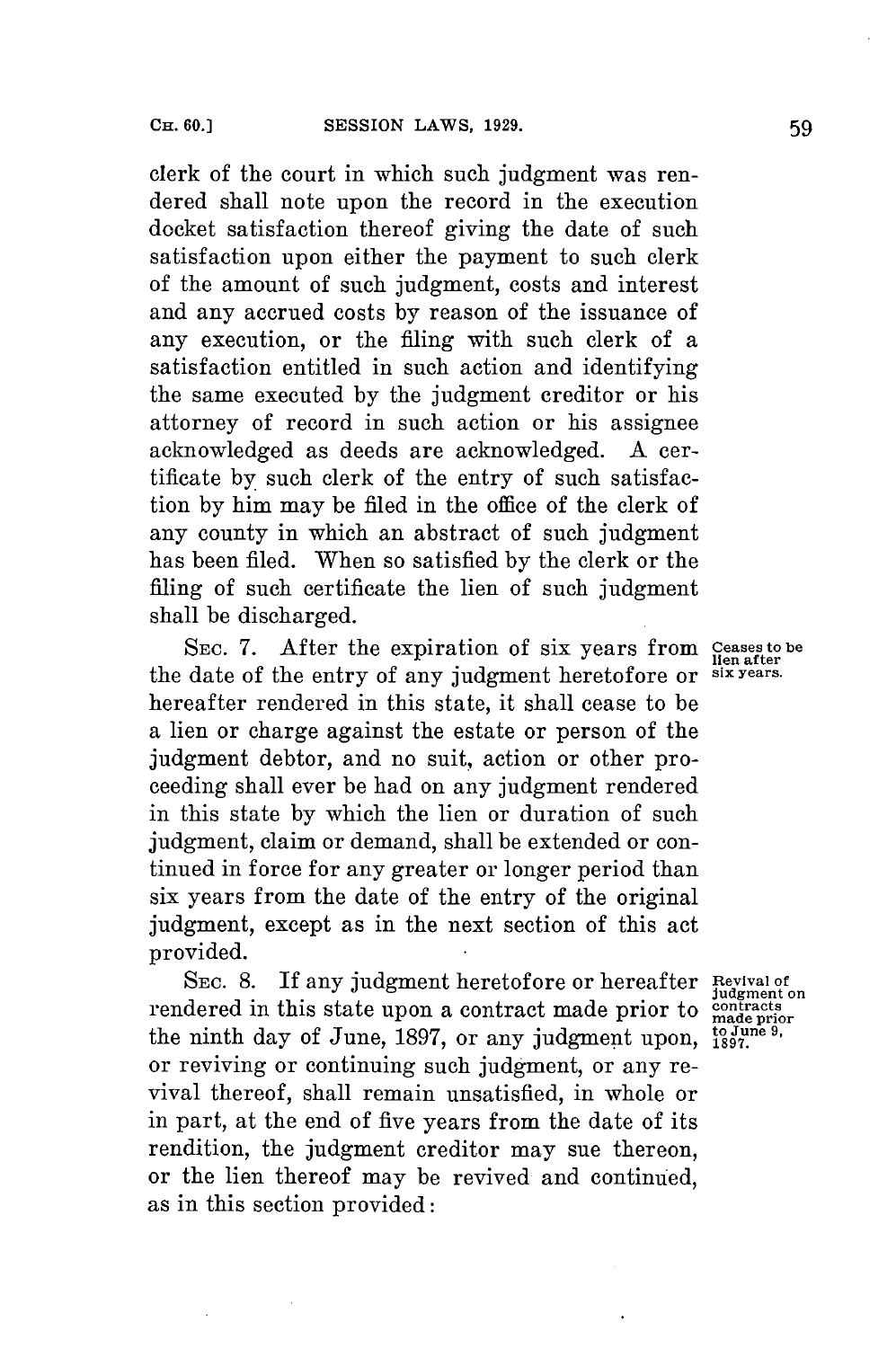**(1)** The judgment creditor, his assignee, or the Judgment **party to whom the judgment is due and payable,** creditor to **Shall file a motion with the clerk of the court where** the judgment is entered, to revive and continue the lien of the same, with leave to issue an execution. The motion shall state the names of the parties to the judgment, the date of its entry, the amount claimed to be due thereon, or the particular property, of which the possession was thereby adjudged to such party, remaining undelivered. The motion shall be subscribed in the same manner as an original complaint.

(2) At any time after filing such motion, the Notice **party filing it may cause notice to be served on the** served on the served on the served on the served on the served on the served on the served on the served on the served on the served on the served on the served **judgment** judgment debtor in like manner and with like effect **debtor.** as a summons; said notice shall be attached to a copy of said motion **by** the clerk of the court, and be served **by** the sheriff or other officer as an original summons and shall cite the judgment debtor to appear and show cause why said motion should not be allowed. The time in which the judgment debtor shall be required to appear, shall be the same as is prescribed for answer to a complaint and the law applicable to service of a summons, shall apply to the service of such notice. In case the judgment debtor be dead, the notice may be served upon his legal representative.

**(3)** The judgment debtor, or in case of his Answer or **death**, his legal representative, may file an answer<br>motion. or demurrer to such motion, within the time allowed **by** law to answer a complaint, alleging any defense to such motion which may exist. If no answer be filed within the time prescribed, the motion shall be allowed as of course. The moving party may demur or reply to the answer. The pleadings shall be subscribed and verified, and the proceedings concluded as in original actions.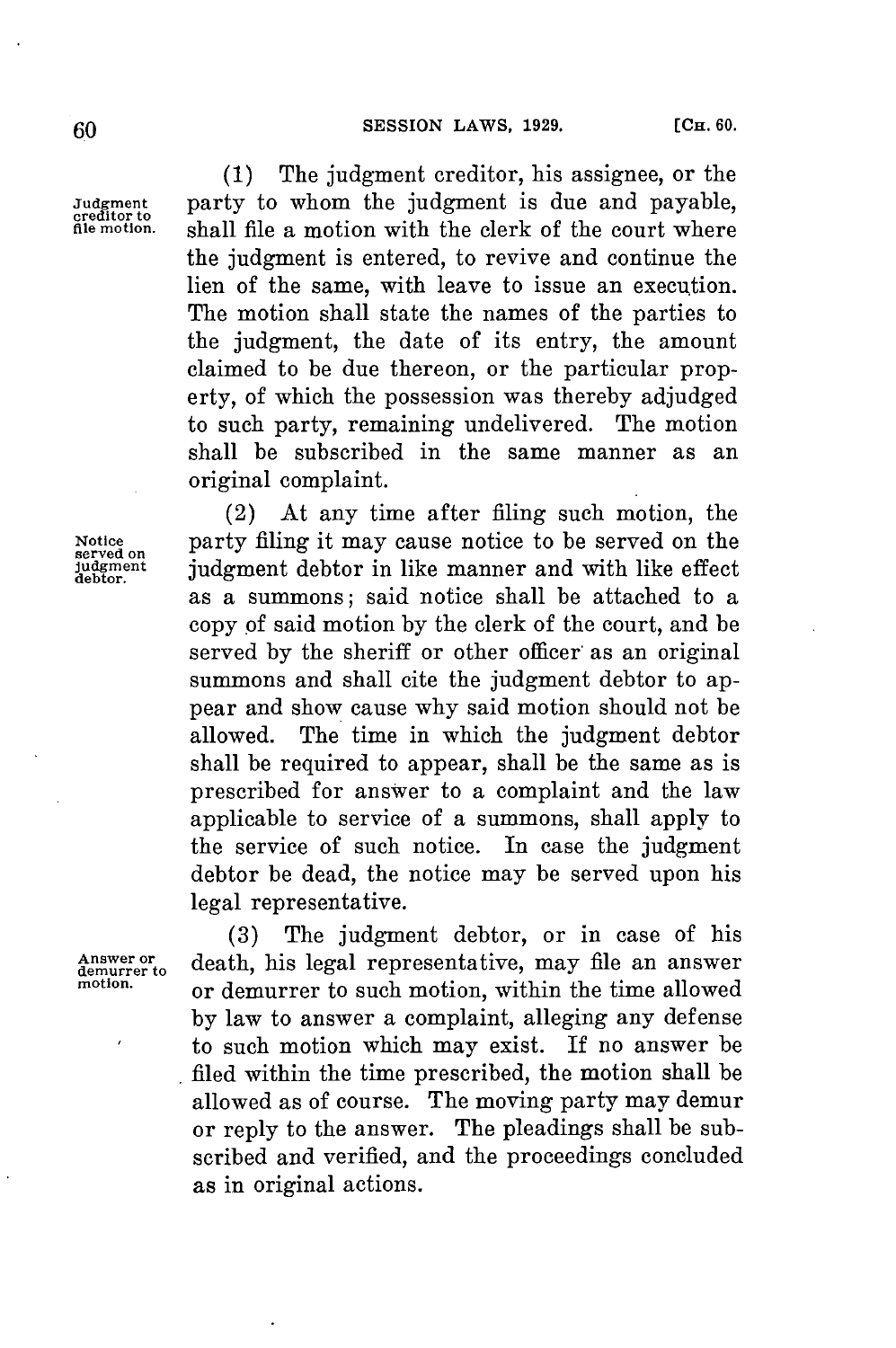(4) The word "representatives" in this section "Representshall be deemed to include any and all persons in judgment whose possession property of the judgment debtor which is liable to be taken and sold or delivered in satisfaction of the execution, may be, and not otherwise.

**(5)** The order allowing the motion shall specify **Order allow-ing motion.** the amount due upon such unsatisfied judgment for which execution is to issue, or the particular property the possession of which is to be delivered, and shall be entered in the journal and docket as a **judg**ment, and a final record shall be made of the proceedings in the same manner as a judgment.

Such motion shall not be granted unless it is Motion to be granted. established **by** the oath of the party, or other satisfactory proof, that the judgment or some part thereof remains unsatisfied. The order of the court allowing the motion and granting leave to issue an execution shall operate as a revival of the judgment for the amount found to be due at the time of such <sup>Operates to</sup> revival and the same shall be and continue a lien **judgment.** upon the real estate of the judgment debtor situated in the county wherein the order is entered, **for** a period of five years from and after the date of such order, in like manner with the original judgment, and upon the real estate of the judgment debtor situated in any other county upon the filing of a duly certified transcript of such order with the county clerk of the county in which the real estate to be affected is situated. Revival judgments shall bear the same rate of interest and be in all respects similar to original judgments as to lien and enforcement of collection: *Provided, however,* That no judgment upon a contract made prior to the ninth day of June, **1897,** and subsequent to the ninth day of June, **1891, Proceedings for revival** nor any judgment upon, or reviving or continuing  $\frac{\text{to be of}}{\text{mence}}$ such judgment, nor any revival thereof, shall be sued within six upon, or shall be revived or continued unless such